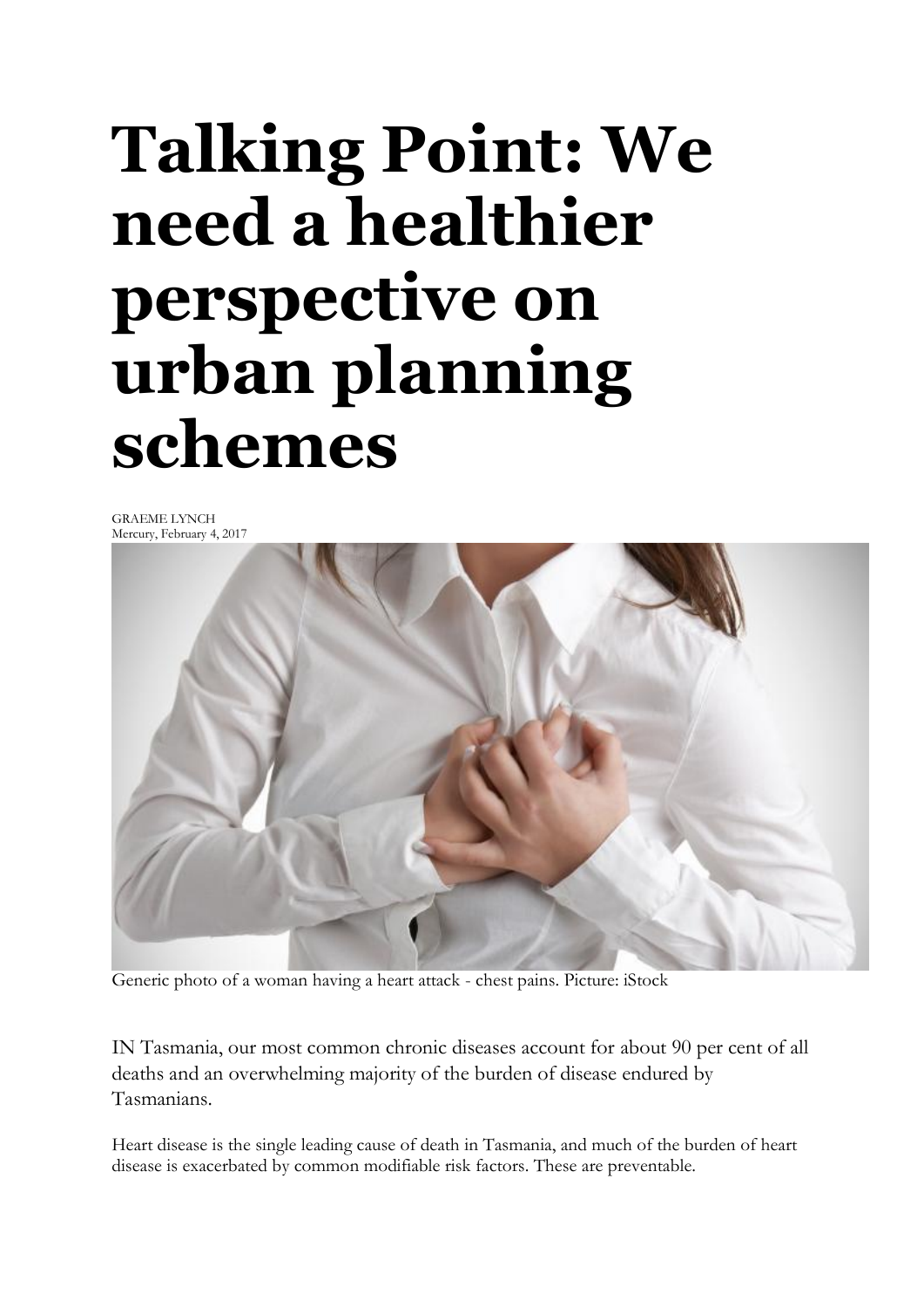Lack of physical activity is one of the major preventable risk factors, as is poor nutrition. In Australia, physical inactivity is estimated to cause 14,000 deaths annually and cost the health budget \$1.5 billion a year.

In fact, there is an overwhelming global consensus around the importance of physical activity and eating healthy food in the prevention of heart disease and other chronic diseases.

The importance of increasing levels of physical activity and improving nutrition in populations is echoed by the World Health Organisation, the World Medical Association, the Royal Australian College of General Practitioners and the health department in every state and territory in the country.

## **[MORE: HEART FOUNDATION MAP REVEALS HEART DISEASE HOT SPOTS](http://www.themercury.com.au/lifestyle/heart-foundation-map-reveals-tasmanian-heart-disease-hot-spots/news-story/ab58ffa38122374a1bc17e6c117650cf)**

As a research and advocacy leader on the health benefits of good nutrition and physical activity, the Heart Foundation points to the urban environment as a major determinant in encouraging and enabling physical activity and access to healthy food.

In 2016, the State Government consulted on the implementation of a statewide planning scheme. However, even before the Tasmanian Planning Commission had reported on the draft state planning provisions for a Tasmanian Planning Scheme, local communities voiced apprehension about what the state planning provisions would mean for them. On the policy front, health and wellbeing issues continued to be aired.

The Tasmanian Parliament's Joint Select Committee Inquiry into Preventative Health 2016 was released in March.

The select committee made some key points in its findings and recommendations:

**LIVEABILITY** principles must be embedded in all government policy decisions relating to the built environment, including but not limited to transport, infrastructure and land use planning.

**THE** Government's health and wellbeing policies should be reflected in the Tasmanian planning system and transport infrastructure policy.

**GOVERNMENT** should adopt a statewide planning policy that ensures livability principles are embodied in all planning decisions.

**GOVERNMENT** should ensure transport infrastructure planning and policy decisions embody livability principles.

**PROVISIONS** in the new statewide planning scheme must give consideration to active transport links (such as walking and cycling), especially within and between urban communities.

**GOVERNMENT** should investigate options to support and improve access to healthy affordable food and healthy lifestyles for all Tasmanians.

Those recommendations helped to inform the Heart Foundation's representation lodged with the Tasmanian Planning Commission on the draft State Planning Provisions.